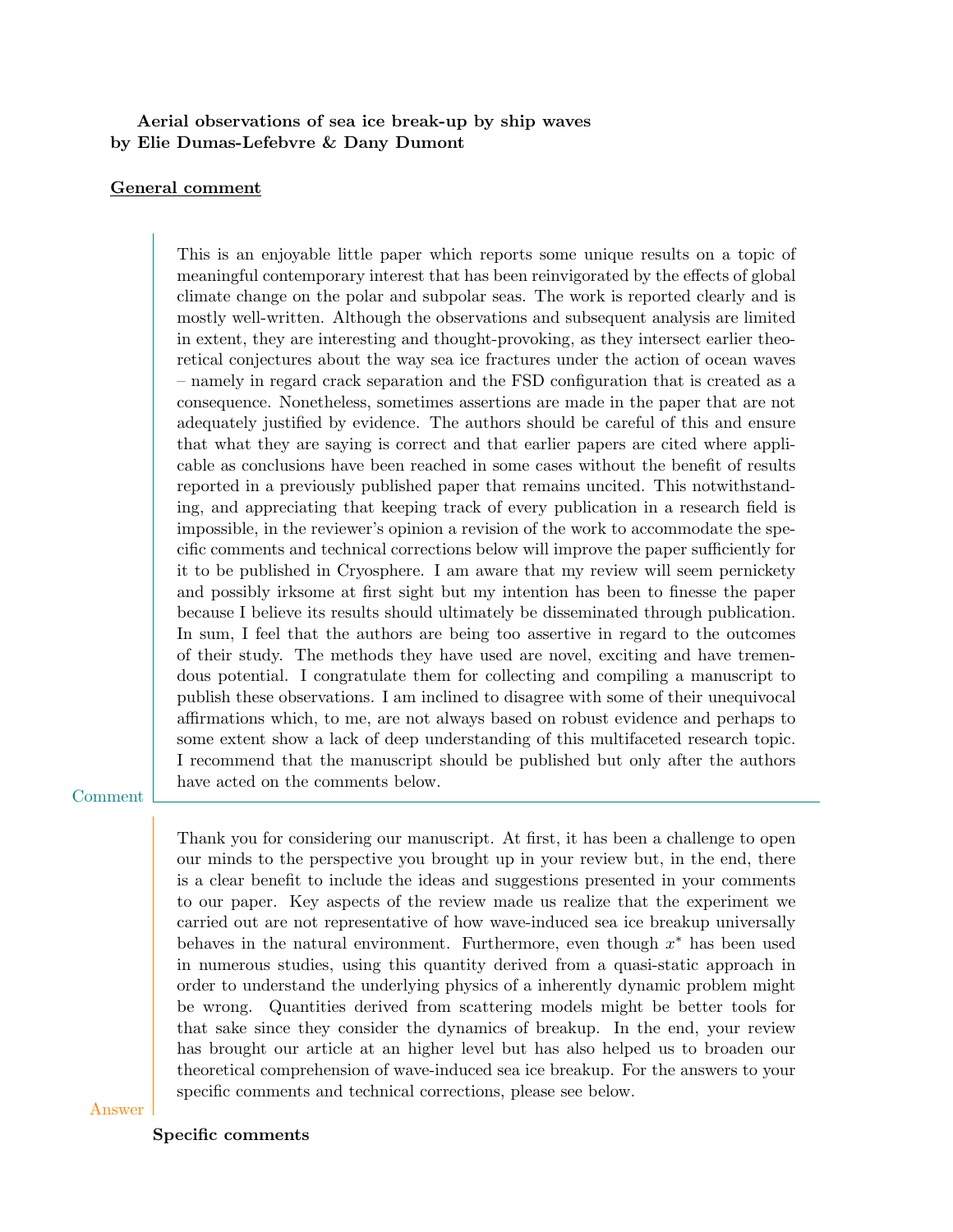| Comment | Line 3–4. What does 'When represented as probability density functions weighted<br>by the surface of ice floes' mean? That is, how can something be weighted by a<br>surface?                                                                                                                                                                                                                                                                                                                                                                                                                                                                                                                                                                                                                                                                                                                                                                                                                                                                                                                                                                                                                                          |
|---------|------------------------------------------------------------------------------------------------------------------------------------------------------------------------------------------------------------------------------------------------------------------------------------------------------------------------------------------------------------------------------------------------------------------------------------------------------------------------------------------------------------------------------------------------------------------------------------------------------------------------------------------------------------------------------------------------------------------------------------------------------------------------------------------------------------------------------------------------------------------------------------------------------------------------------------------------------------------------------------------------------------------------------------------------------------------------------------------------------------------------------------------------------------------------------------------------------------------------|
| Answer  | Floe size distributions have traditionally been represented by frequency distribu-<br>tions, i.e. as if all floes are non-dimensional objects that have the same probability,<br>irrespective of the surface they occupy in the space they live in. However, sea ice floes<br>are arranged on a surface without overlapping such that the total area covered by<br>floes can't be larger than the total area that is considered. The area-weighted distri-<br>bution wishes to characterize the probability of finding a floe of size d at a randomly<br><i>chosen position in the image.</i> This definition is similar to the so-called ice thickness<br>distribution (ITD) that is used in sea ice models. That being said, we acknowledge<br>that labelling this approach with the words "area-based" or "area-weighted" can be<br>confusing. Instead, similarly to the vocabulary used in the ice modeling community<br>for the ITD, we propose using <i>partial concentrations</i> , which refers to the portion of<br>the total surface that is covered by floes of a given size, rather than "area-weighted"<br>or "area-based". Eq. $(3)$ of the manuscript shows the mathematical definition of<br>this FSD. |
| Comment | Line 9 the 'mass loading dispersion relation' won't be known to many readers. I<br>am assuming a citation is not allowed in the abstract, so a definition or explanation<br>should be provided here.                                                                                                                                                                                                                                                                                                                                                                                                                                                                                                                                                                                                                                                                                                                                                                                                                                                                                                                                                                                                                   |
| Answer  | This will be changed in the abstract.                                                                                                                                                                                                                                                                                                                                                                                                                                                                                                                                                                                                                                                                                                                                                                                                                                                                                                                                                                                                                                                                                                                                                                                  |
| Comment | Line 9–10. 'Moreover, our experiments show that thicker ice can attenuate wave<br>less than thinner ice'. This is counterintuitive so, if the authors still believe this to<br>be the case after reading my comments, I would suggest adding a short statement<br>explaining why, e.g. Moreover, our experiments show that thicker ice can attenuate<br>waves less than thinner ice, because '. Notice also that 'wave' has been altered<br>to 'waves'.                                                                                                                                                                                                                                                                                                                                                                                                                                                                                                                                                                                                                                                                                                                                                                |
| Answer  | Yes we will better justify that statement, if it is still a valid conclusion considering<br>the changes to be expected with lower values of $Y^*$ .                                                                                                                                                                                                                                                                                                                                                                                                                                                                                                                                                                                                                                                                                                                                                                                                                                                                                                                                                                                                                                                                    |
| Comment | Line 18. What do the authors mean by 'larger' waves? Waves of greater amplitude<br>or waves of longer wavelength, or both?                                                                                                                                                                                                                                                                                                                                                                                                                                                                                                                                                                                                                                                                                                                                                                                                                                                                                                                                                                                                                                                                                             |
| Answer  | Good point, the text of line 18 has been changed to:<br>" that generate a more energetic wave field in the Arctic basin  "                                                                                                                                                                                                                                                                                                                                                                                                                                                                                                                                                                                                                                                                                                                                                                                                                                                                                                                                                                                                                                                                                             |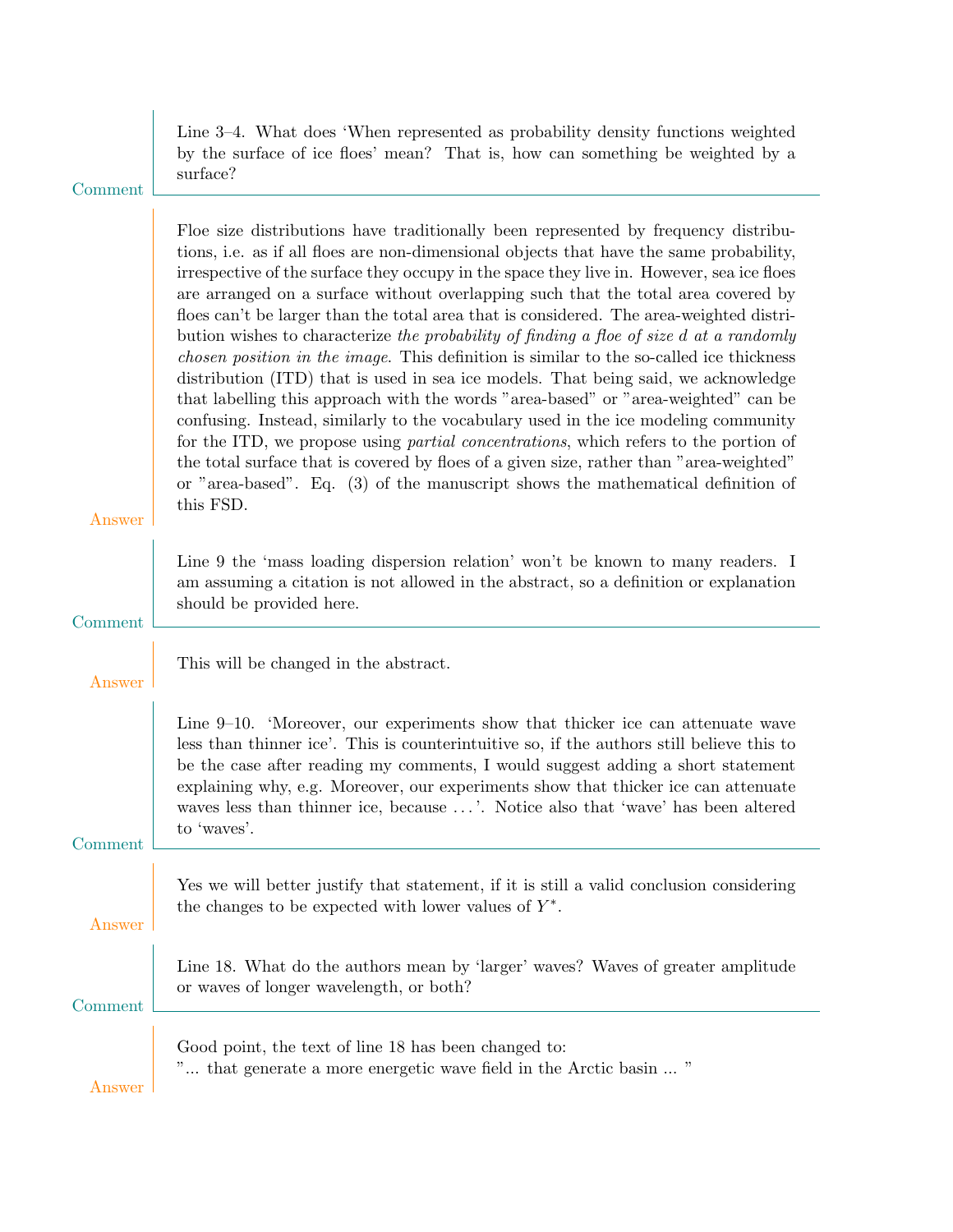| Comment | Line 20. Why do waves 'change the mechanical properties of the ice'? Are the<br>authors hinting at fatigue or are they using the word 'ice' loosely, meaning the<br>ice-cover as a whole?                                                                                                                                                                                                                                                                                                                                                                                                                                                                                                                                                                                                                   |
|---------|-------------------------------------------------------------------------------------------------------------------------------------------------------------------------------------------------------------------------------------------------------------------------------------------------------------------------------------------------------------------------------------------------------------------------------------------------------------------------------------------------------------------------------------------------------------------------------------------------------------------------------------------------------------------------------------------------------------------------------------------------------------------------------------------------------------|
|         | What we want to highlight in line 20 is the fact that the broken up sea ice does not<br>have the same rheology, and hence large scale mechanical properties, than a consol-<br>idated ice pack. This phrase says that wave-induced breakup changes mechanical<br>properties of sea ice by altering the scale of the floes, not that wave directly impact<br>the mechanical properties of the floes. From your comment, we understand that the<br>term "mechanical" is not useful here and the idea is adequately transmitted through<br>the word "dynamics". We will thus remove the former.<br>The text will be modified to:<br>"The increasingly energetic waves may then have greater potential to break up sea<br>ice thus generating a larger MIZ so that, on the large scale, changes in the dynamics |
| Answer  | of the ice cover and in ocean-atmosphere heat exchanges could be observed."                                                                                                                                                                                                                                                                                                                                                                                                                                                                                                                                                                                                                                                                                                                                 |
| Comment | Line 34. Don't the usual definitions of anelastic and inelastic designate that anelas-<br>ticity is a particular type of inelasticity; if so why do the authors list them separately<br>suggesting that they represent independent material behaviors.                                                                                                                                                                                                                                                                                                                                                                                                                                                                                                                                                      |
| Answer  | We distinguished the two because they are treated separately by certain authors, as<br>reviewed for example by Boutin et al. (2018). Since we do not intend here to provide<br>any explanation or validate any theory here, we are inclined to keep that discussion<br>focused specifically on what could generate the counterintuitive results we obtain,<br>namely that thicker ice attenuate waves less (see comment above).                                                                                                                                                                                                                                                                                                                                                                             |
| Comment | Line 36. I find it hard to believe that 'there are no observations that directly relate<br>the FSD to a given process in the natural environment', but accept what the authors<br>intended in the sentences that follow in the text.                                                                                                                                                                                                                                                                                                                                                                                                                                                                                                                                                                        |
| Answer  | It is true that it may be a bold statement since some studies may not have been<br>included in our literature review since we cannot truly know every studies that have<br>been published. We will change this sentence to:<br>To our knowledge, there are no observational studies that directly relate the FSD<br>to the processes that generated it in the natural environment.'                                                                                                                                                                                                                                                                                                                                                                                                                         |
| Comment | Line 67. This means that wave-induced break-up leads to a bell-shaped FSD, a<br>result that indicates that the morphology of floes resulting from breakup might not<br>be well represented by a power law.' Didn't Montiel, F. and Squire, V. A. Modelling<br>wave-induced sea ice break-up in the marginal ice zone. Proceedings of the Royal<br>Society of London, Series A $473(2206)$ : 1-25 (2017) deduce a similar result? This<br>paper should be cited incidentally, as it concerns breakup by waves.                                                                                                                                                                                                                                                                                               |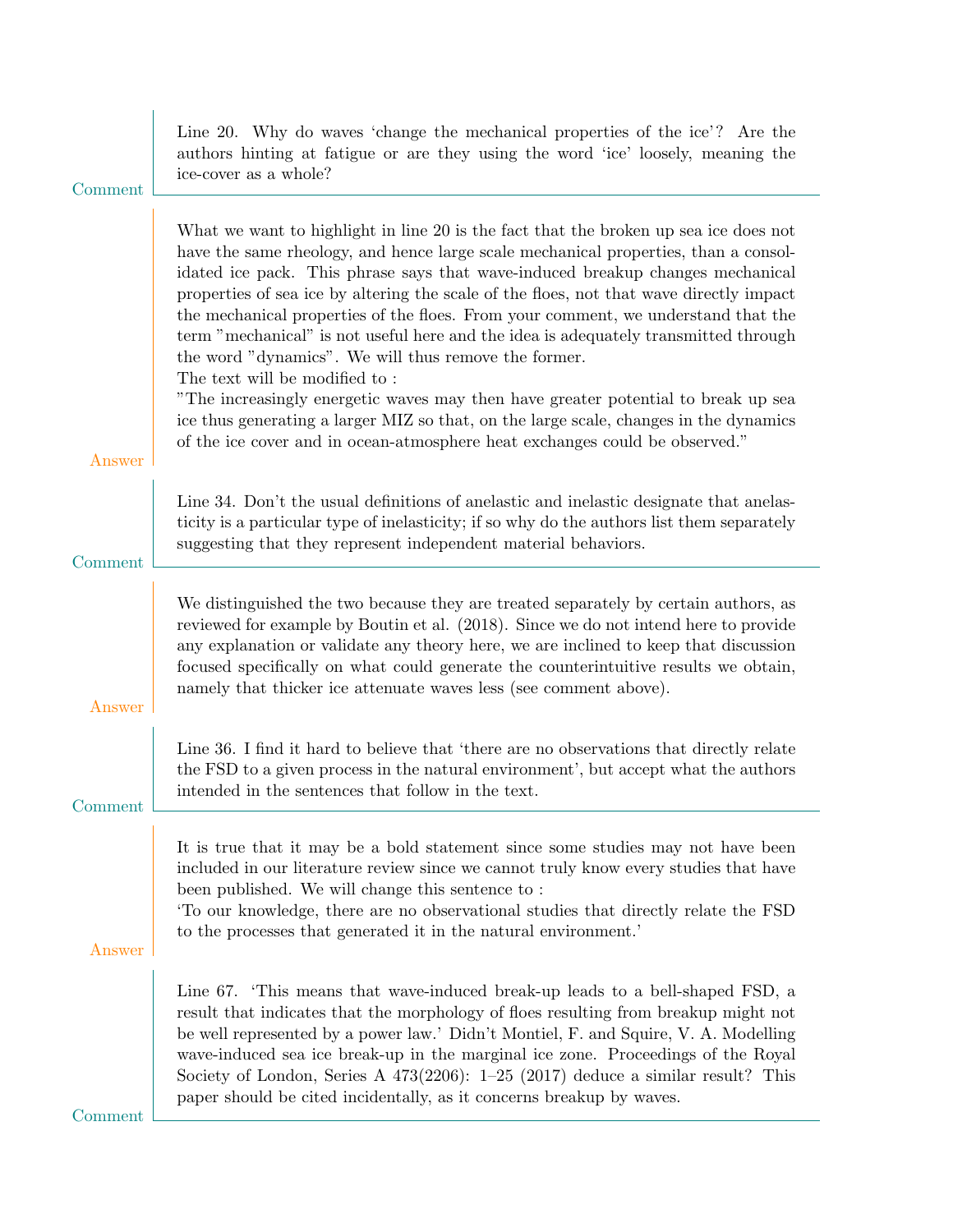| Right. The following sentence will be added: "Montiel & Squire $(2017)$ also found<br>out that either a modal or bimodal distribution was generated from wave-induced<br>sea ice breakup, thus suggesting that the observed power law does not come out<br>from this process alone."                                                                                                                                                                                                                                                                                                                                                                                                                                |
|---------------------------------------------------------------------------------------------------------------------------------------------------------------------------------------------------------------------------------------------------------------------------------------------------------------------------------------------------------------------------------------------------------------------------------------------------------------------------------------------------------------------------------------------------------------------------------------------------------------------------------------------------------------------------------------------------------------------|
| Line 70. I personally think the paper Fox, C. and Squire, V.A. On the oblique<br>reflexion and transmission of ocean waves from shore fast sea ice. Philosophical<br>Transactions of the Royal Society A $347(1682)$ : 185-218 (1994) is a better one to cite<br>than Fox and Squire (1991), as it is more general and includes everything reported<br>in the 1991 paper, but I accept that the authors are quoting a specific statement.                                                                                                                                                                                                                                                                           |
| Thank you for your understanding and for the suggestion.                                                                                                                                                                                                                                                                                                                                                                                                                                                                                                                                                                                                                                                            |
| Line 87. The author state 'quantitative analysis is required to fully test these hy-<br>potheses' but isn't it obvious that, all things being equal and ignoring any small<br>amplification arising due to the free edge boundary condition, long-crested propa-<br>gating waves stress all parts of an ice plate similarly, so the specific wavelengths<br>involved will be less important unless standing waves are created.                                                                                                                                                                                                                                                                                      |
| Indeed, the use of the words "quantitative analysis" alone is not adequate since both<br>observational and modeling studies can be quantitative. The words "quantitative"<br>analysis of observational data" will thus be used for clarity.                                                                                                                                                                                                                                                                                                                                                                                                                                                                         |
| Lines 100–108 are the nub of the paper yet I find the paragraph poorly expressed<br>and somewhat blah. As the authors rightly say, it is incredibly difficult to get data<br>on naturally-occurring wave-induced breakup of ice floes because it demands the<br>stars to be aligned even when instrumentation is available. What this particular<br>study does is to create the waves and then measure the outcome. The only thing<br>missing is a measurement of the induced curvature or stress. Wouldn't that be nice!<br>At minimum break the paragraph at line 104, i.e. start a new paragraph at 'In this<br>study, we use ' so the reader can immediately see the goals and any limitations<br>of the paper. |
|                                                                                                                                                                                                                                                                                                                                                                                                                                                                                                                                                                                                                                                                                                                     |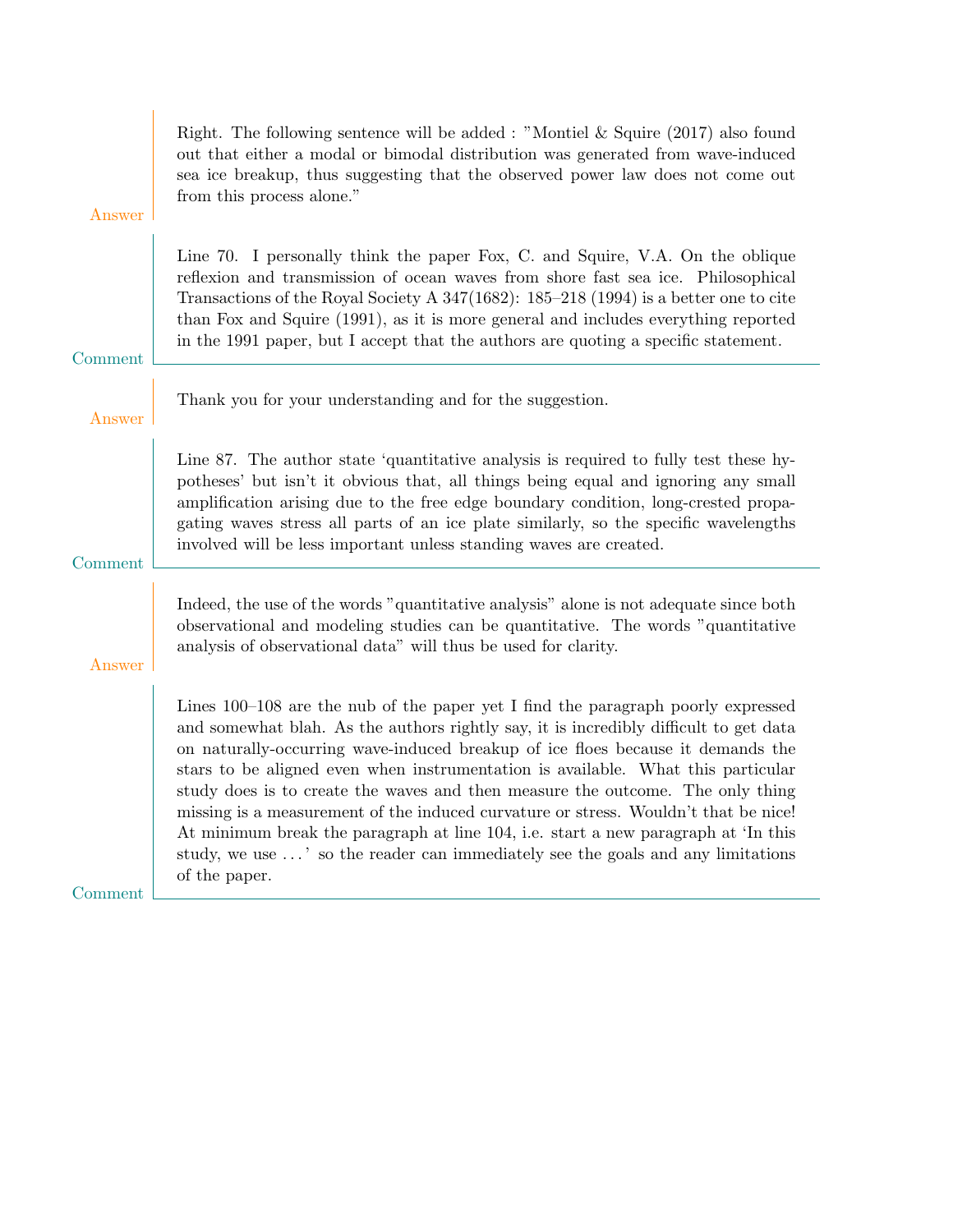| This paragraph has been changed to the following : |  |  |  |
|----------------------------------------------------|--|--|--|
|                                                    |  |  |  |

"Few observational studies about natural break-up have been made yet mainly because the MIZ is an arduous area to sample directly from. It is indeed hard to be in the MIZ at the right place and at the right time, with good but not too harsh weather conditions for break-up to happen, and with the right apparatus to measure all relevant variables during a natural break-up event.

Rather than waiting for the stars to be aligned in the natural environment, we chose to create waves with a ship in order to simulate breakup events. With the help of an unmanned aerial vehicle (UAV or drone) and image processing, the breakup experiments conducted in the Gulf of Saint-Lawrence (GSL) and in the northern Baffin Bay (NBB) allowed us to measure the outcome of small period waves breaking naturally grown sea ice. While no apparatus to measure the strain of the ice or incident wave properties were successfully deployed, it was nonetheless possible to infer some key wave and ice properties and to fully characterize the FSD, the breakup speed and its extent. When compared to thin elastic plate theory, these results give insight on the underlying physics of wave-induced sea ice breakup."

| Comment                  | Line 110–111. What does the word localized mean in 'First, a large level ice floe<br>having a side exposed to open water is localized?                                                                                                                                                                                                                                |
|--------------------------|-----------------------------------------------------------------------------------------------------------------------------------------------------------------------------------------------------------------------------------------------------------------------------------------------------------------------------------------------------------------------|
| Answer                   | Good point. The use of localized here is derived from french and a better word for<br>this sentence would be identified. The sentence will now read: "First, a large level<br>ice floe having a side exposed to open water is identified"                                                                                                                             |
| $\operatorname{Comment}$ | Line 116. In $\ldots$ hands a better management of weather conditions $\ldots$ , I do not<br>know what 'hands' means in this context. Is this a technical word? Or is it bad<br>English and means 'provides'.                                                                                                                                                         |
| Answer                   | It might be bad english. Thank you for providing us an alternative word for this<br>sentence.                                                                                                                                                                                                                                                                         |
| Comment                  | On Line 127 the authors state that the sea ice in the Gulf of St. Lawrence was grey<br>and grey-white between 10 and 30 cm-thick'. This is an important observation that<br>the reviewer will refer to later. No sensor was deployed on the ice itself.                                                                                                               |
| $\rm{Answer}$            | It is for sure not as precise as a in situ ice thickness measurement but it is still a<br>measure that has been made by an officer of the Canadian Ice Service. It would<br>have been amazing to have data on the ITD and the wave spectrum as well as the<br>FSD but since the experiment was opportunistically planned on the ship, we could<br>not have such data. |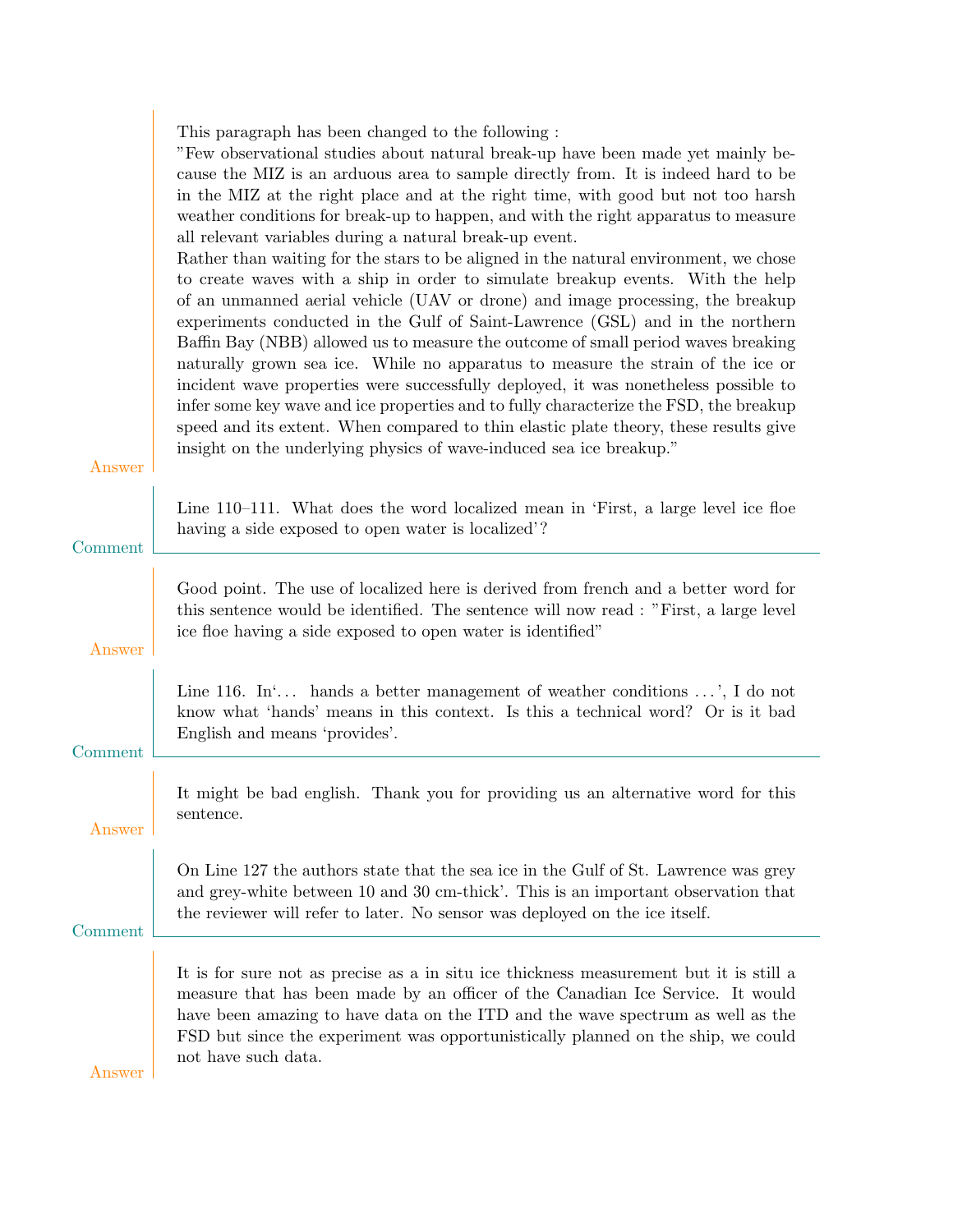| Comment | Likewise lines 140–142 indicate that sea ice in Northern Baffin Bay during the ex-<br>periment there was heavily rotted first year ice between about 40 and 60 cm. Two<br>SKIb wave buoys deployed on the ice were capsized, unfortunately, so provided no<br>data.                                                                                                                                                                                                                                                                                                                                                                                                                                                                                                                                                                                                                                                       |
|---------|---------------------------------------------------------------------------------------------------------------------------------------------------------------------------------------------------------------------------------------------------------------------------------------------------------------------------------------------------------------------------------------------------------------------------------------------------------------------------------------------------------------------------------------------------------------------------------------------------------------------------------------------------------------------------------------------------------------------------------------------------------------------------------------------------------------------------------------------------------------------------------------------------------------------------|
| Answer  | Yes.                                                                                                                                                                                                                                                                                                                                                                                                                                                                                                                                                                                                                                                                                                                                                                                                                                                                                                                      |
| Comment | Line 205. I note for future reference that the waves are relatively short period, as<br>expected for a Kelvin wake, namely around 4 s.                                                                                                                                                                                                                                                                                                                                                                                                                                                                                                                                                                                                                                                                                                                                                                                    |
| Answer  | Good.                                                                                                                                                                                                                                                                                                                                                                                                                                                                                                                                                                                                                                                                                                                                                                                                                                                                                                                     |
| Comment | Figures 5–8 are awesome!                                                                                                                                                                                                                                                                                                                                                                                                                                                                                                                                                                                                                                                                                                                                                                                                                                                                                                  |
| Answer  | Thanks! If you want to see the video footage of the GSL breakup, it is accessible here<br>https://www.researchgate.net/publication/356568634_Aerial_footage_<br>of_wave-induced_sea_ice_breakup_in_the_Gulf_of_Saint-Lawrence/stats                                                                                                                                                                                                                                                                                                                                                                                                                                                                                                                                                                                                                                                                                       |
| Comment | Line 255-258. I agree with the opinions expressed in this paragraph but the authors<br>must also remind the reader here that the waves being discussed here are of mod-<br>est period, i.e. around 4 s. Indeed, in regard to natural ocean waves they would<br>be categorized as 'chop'. Furthermore, the sea ice in the experiment is somewhat<br>distinctive, i.e. a subcategory of what is encountered in the polar oceans. It would<br>be disingenuous to suggest that the data being presented are universally applicable<br>to all wave-ice interaction scenarios. This is not intended to lessen the importance<br>of the results being presented, which I regard highly, but rather to ensure that the<br>facts are presented accurately.                                                                                                                                                                         |
| Answer  | With your comment and the one of the other reviewer, we have added information<br>about ship wave at line 103 with the following sentence:<br>"Indeed it is possible to study wave-ice interactions in the laboratory, as Herman<br>et al. (2018) did, but it is not clear if the results directly apply to the natural<br>environment owing mostly to the complex life history of naturally-grown sea ice<br>compared to the more homogeneous growth conditions of the laboratory. Even<br>though ship-generated waves are different from wind-generated waves, their period<br>and amplitude are nonetheless representative of natural waves generated in short<br>fetch seas that impacting ice conditions."<br>It is true that our result do not apply universally to every type of ice and to every<br>type of waves, thank you for underlining that detail. We will consider that when<br>rewriting our discussion. |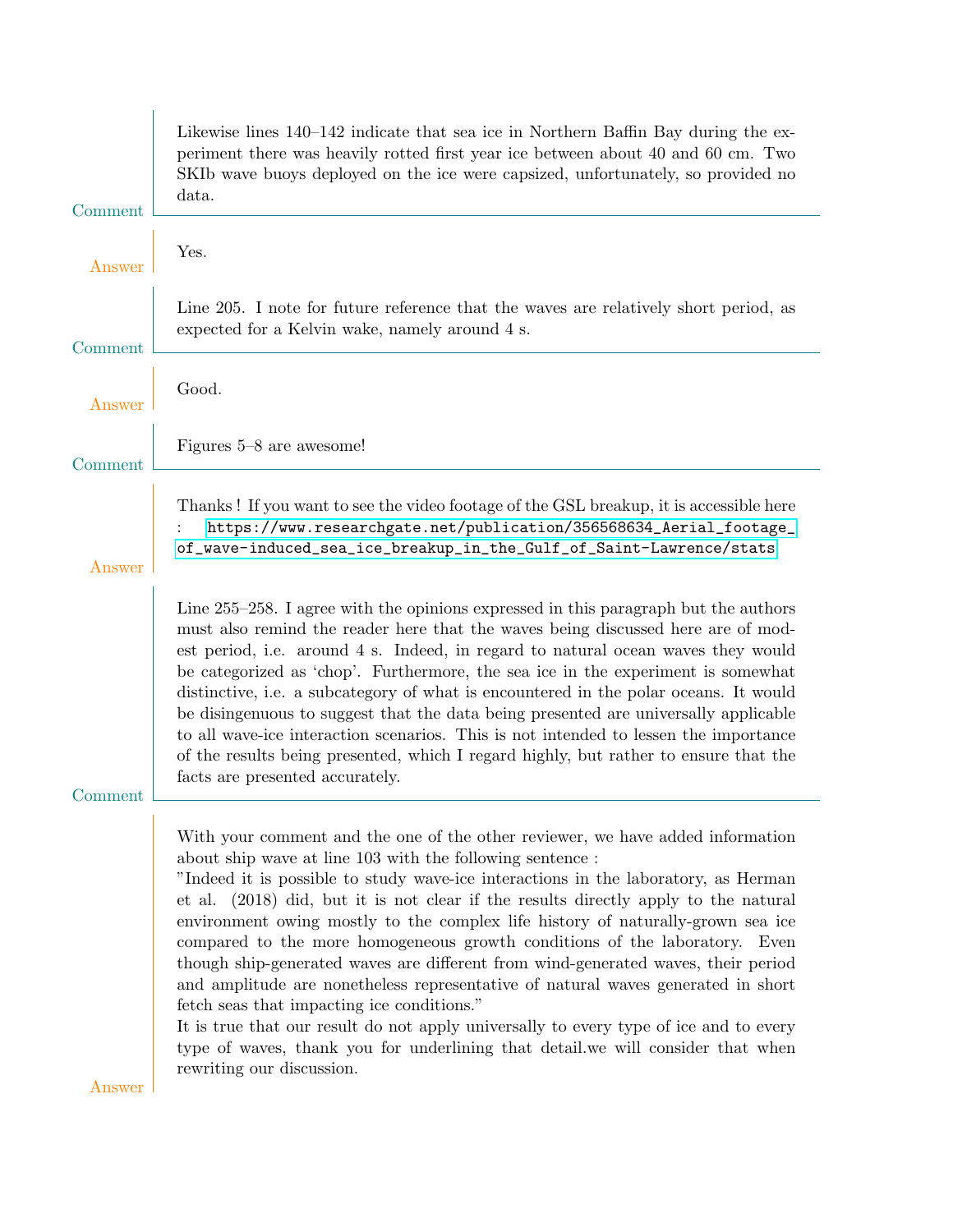|         | Eq. $(4)$ assumes the ice floe is an Euler-Bernoulli beam, i.e. the sea ice is thin<br>and homogeneous through its thickness. This should be stated, as sea ice in nature<br>has a temperature and brine volume gradient that renders the latter assumption and<br>approximation.                                                                                                                                                                                                                                                                                                                                                                                                                                                                                                                                                                                                                                                                                                                                                                                                                                                                                                                                                                                                                                                                                                                                                                                                          |
|---------|--------------------------------------------------------------------------------------------------------------------------------------------------------------------------------------------------------------------------------------------------------------------------------------------------------------------------------------------------------------------------------------------------------------------------------------------------------------------------------------------------------------------------------------------------------------------------------------------------------------------------------------------------------------------------------------------------------------------------------------------------------------------------------------------------------------------------------------------------------------------------------------------------------------------------------------------------------------------------------------------------------------------------------------------------------------------------------------------------------------------------------------------------------------------------------------------------------------------------------------------------------------------------------------------------------------------------------------------------------------------------------------------------------------------------------------------------------------------------------------------|
| Comment |                                                                                                                                                                                                                                                                                                                                                                                                                                                                                                                                                                                                                                                                                                                                                                                                                                                                                                                                                                                                                                                                                                                                                                                                                                                                                                                                                                                                                                                                                            |
| Answer  | This will be added in the text.                                                                                                                                                                                                                                                                                                                                                                                                                                                                                                                                                                                                                                                                                                                                                                                                                                                                                                                                                                                                                                                                                                                                                                                                                                                                                                                                                                                                                                                            |
| Comment | While the statement in lines 278-283 is correct, I do wonder whether the small local<br>peak that occurs near the ice edge is sufficient to explain why the ice progressively<br>fractures from its margin to its interior, given the degree of approximation inherent<br>in the hydroelastic model.                                                                                                                                                                                                                                                                                                                                                                                                                                                                                                                                                                                                                                                                                                                                                                                                                                                                                                                                                                                                                                                                                                                                                                                       |
| Answer  | See our response to the comment below.                                                                                                                                                                                                                                                                                                                                                                                                                                                                                                                                                                                                                                                                                                                                                                                                                                                                                                                                                                                                                                                                                                                                                                                                                                                                                                                                                                                                                                                     |
| Comment | Line 283. I am not sure what 'Unfortunately, there is no simple analytical solution<br>we can use to scale our result' is saying. There are a wealth of hydroelastic studies of<br>wave-ice interaction dating back to papers published done in the 1950s and the first<br>Weiner-Hopf analysis of Evans and Davies in 1968 which was generalized in Williams,<br>T.D. and Squire, V.A. Scattering of flexural–gravity waves at the boundaries between<br>three floating sheets with applications. Journal of Fluid Mechanics 569: 113-140<br>(2006). It is also worth noting that by ignoring the mass of the plate, a fully algebraic<br>result was obtained in Tkacheva, L.A. Scattering of surface waves by the edge of a<br>floating elastic plate. Journal of Applied Mechanics and Technical Physics $42(4)$ :<br>638–646 (2001), which could presumably be used. It is disappointing to me that a<br>more authoritative model has not been used when so much theory is available; the<br>fragility of the wave-ice interaction topic generally is not situated in mathematical<br>theory but in the paucity of data to validate theory. On the other hand, I am not<br>suggesting that the authors can ameliorate this problem at this stage by reworking<br>their analysis, I am simply conjecturing that a different approach could have changed<br>the manuscript from where I began this review, i.e. 'This is an enjoyable little paper',<br>to a something more substantive. |
| Answer  | This work is the main outcome of a Master's research project and you are right that<br>a thorough literature review of hydroelastic studies was not carried out, one of the<br>many aspects of the observational work forming the central part of the manuscript.<br>Nonetheless, we are very interested to deepen the discussion of our results towards.<br>We thus thank you for suggesting the article of L.A. Tkacheva. We will definitely<br>consider this paper and references therein in our discussion. From comments received<br>from two reviewers, we decided to emphasize the significance of the observation of<br>a progressive break-up from the ice edge, which is an original contribution of this<br>paper, without claiming too strongly that we know what is going on.                                                                                                                                                                                                                                                                                                                                                                                                                                                                                                                                                                                                                                                                                                 |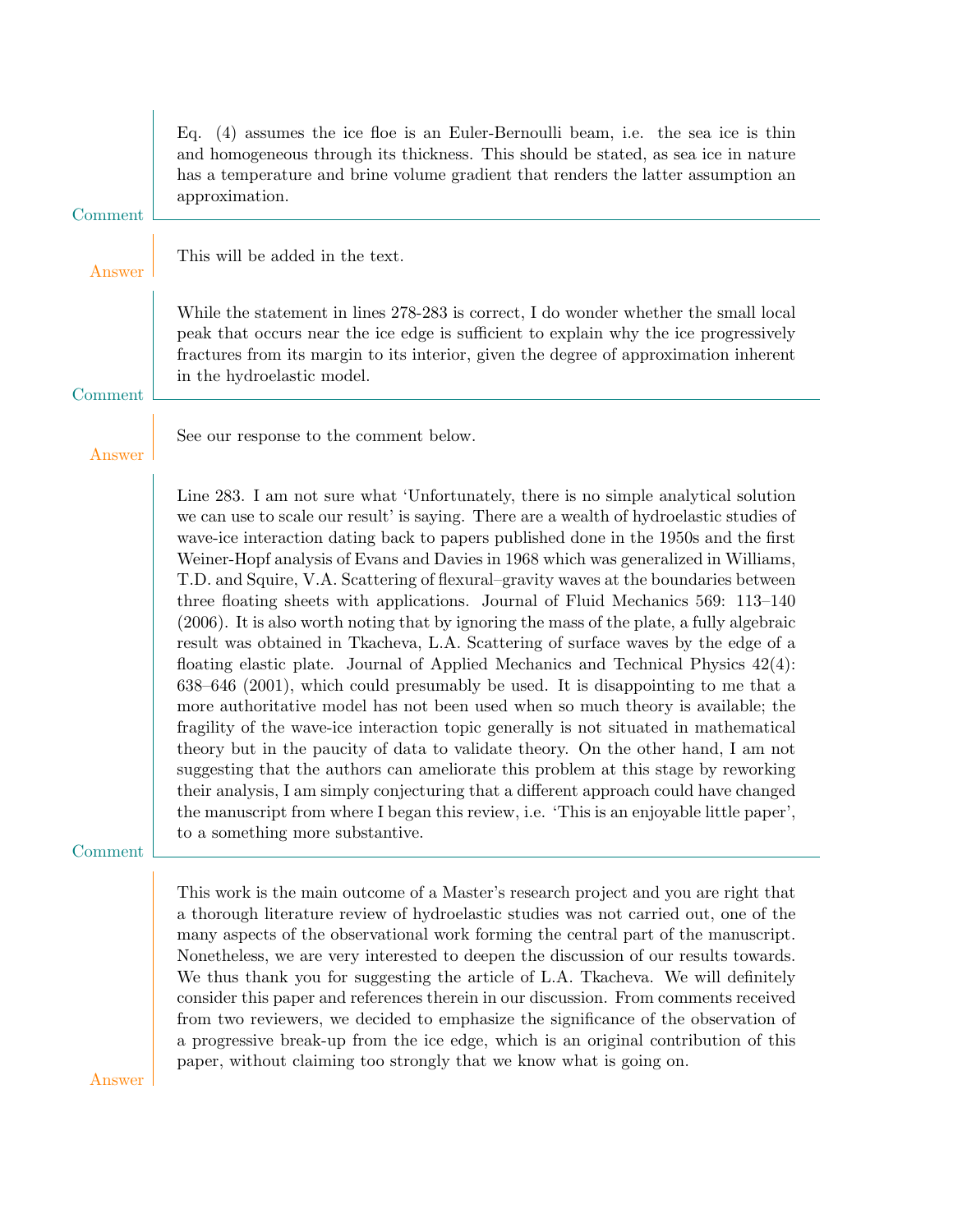| Comment | Line 284. I will point out the obvious. The Hétenyi (1946) model has no fluid<br>dynamics, which I would perceive as fundamental to interpreting an ocean wave<br>phenomenon.                                                                                                                                                                                                                                                                                                                                                                                                                                                                                                                                                                                                                                                                         |
|---------|-------------------------------------------------------------------------------------------------------------------------------------------------------------------------------------------------------------------------------------------------------------------------------------------------------------------------------------------------------------------------------------------------------------------------------------------------------------------------------------------------------------------------------------------------------------------------------------------------------------------------------------------------------------------------------------------------------------------------------------------------------------------------------------------------------------------------------------------------------|
| Answer  | We agree that the use of a value derived from the theory of Hétenyi (1946) might<br>not be adequate in order to obtain information about the contribution of sea ice<br>properties in determining floe size resulting from breakup. Nonetheless, it has been<br>used in many studies since 2011 (e.g. Toyota et al; 2011, Williams et al.; 2013a-b,<br>Hermann et al., 2017; Boutin et al.; 2018) so that we deemed necessary to compare<br>it to our data and to show how $x^*$ was derived in order to clarify this topic in the<br>scientific community. In the revised version of the manuscript, we will specify that<br>and use Hetenyi's formulation as a material-dependent length scale that represents<br>in essence our strain develops in a semi-infinite plate. We will also better link with<br>studies that explicitly consider waves. |
| Comment | In Eq. $(5)$ , the authors need to say that it is an Euler-Bernoulli beam that they are<br>using as a model. Strictly, they would actually be better to use a Kirchhoff-Love<br>plate, i.e. the plate equivalent of an Euler-Bernoulli beam, which would introduce<br>a Poisson ratio effect. However, both suffer from the obvious approximation that<br>the sea ice is assumed to be homogeneous through its thickness. (I note that most<br>theory assumes a similar paradigm on the basis that the waves are long compared<br>to the thickness, so I am not criticizing the authors for assuming homogeneity, I am<br>simply advising them to tell the reader what they are assuming.)                                                                                                                                                            |
| Answer  | The paragraph preceding eq. $(5)$ as been modified to:<br>"[?] considers a semi-infinite Euler-Bernoulli beam having constant thickness $h$ which<br>extends along the $x$ axis. When submitted to a load $P$ acting downwards at its edge,<br>a vertical deflection of the beam's edge is generated and imposes a bending moment<br>$M$ defined as "                                                                                                                                                                                                                                                                                                                                                                                                                                                                                                 |
| Comment | This is confusing. In consecutive sentences the authors refer to<br>Line $288 - 291$ .<br>bending moment, moment of inertia and moment.<br>The third occurrence is the<br>bending moment. Why not just say M vanishes for large x. And to be pedantic,<br>isn't I the second moment of area rather than the moment of inertia, i.e. no mass?                                                                                                                                                                                                                                                                                                                                                                                                                                                                                                          |
| Answer  | The text between eq. $(5)$ and eq. $(6)$ has been changed to:<br>"where $E$ and $I$ are respectively the elastic modulus and the second moment of<br>area of the beam, i.e. its massless inertia (Hetényi, 1946). Considering a stress-free<br>condition at the edge and a that M vanishes for large $x$ , the general solution is"                                                                                                                                                                                                                                                                                                                                                                                                                                                                                                                   |
| Comment | Line 294. 'First-order derivative of Eq. $(6)$ ' with respect to x.                                                                                                                                                                                                                                                                                                                                                                                                                                                                                                                                                                                                                                                                                                                                                                                   |
|         | Corrected.                                                                                                                                                                                                                                                                                                                                                                                                                                                                                                                                                                                                                                                                                                                                                                                                                                            |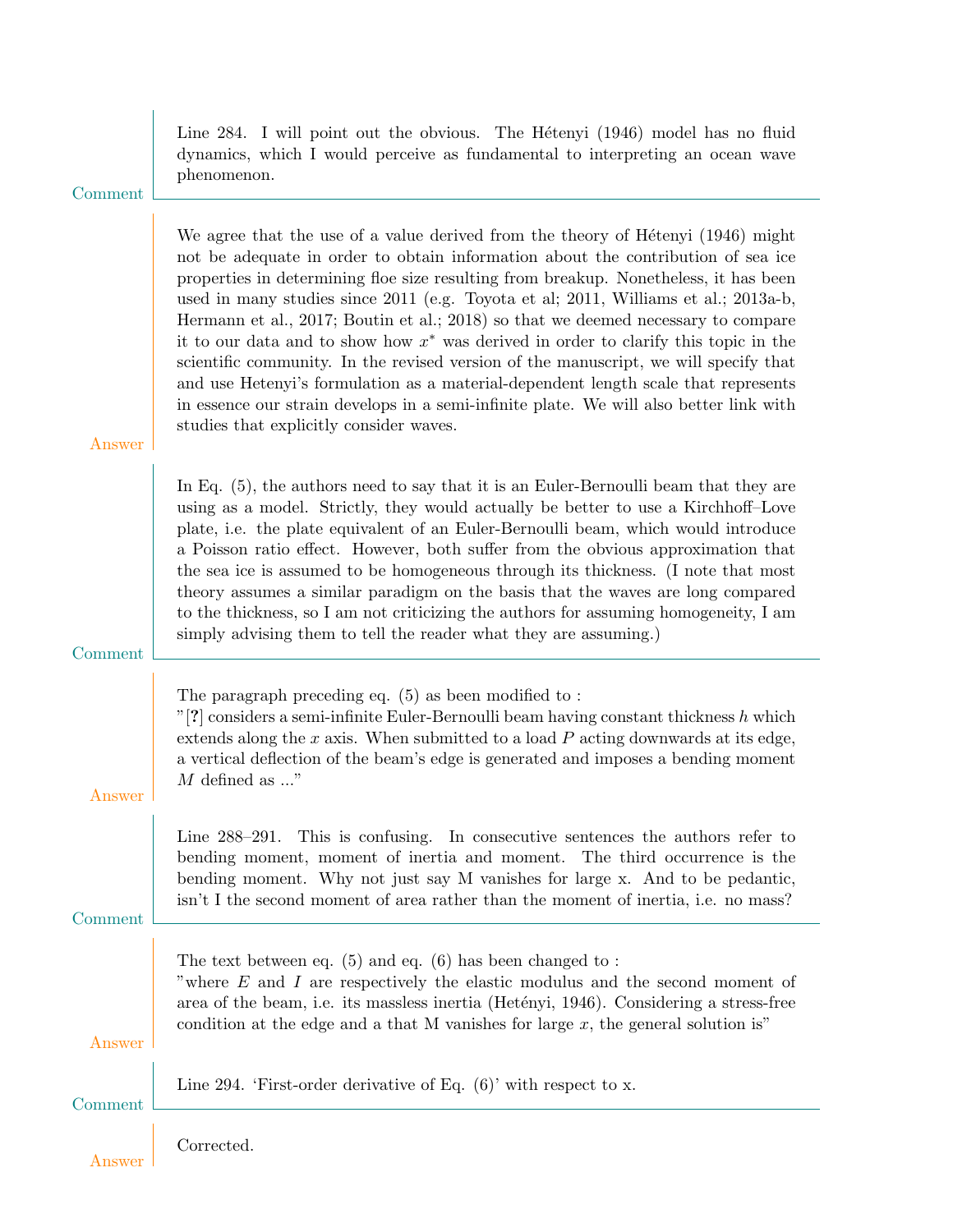Ah. Eq. (8) suddenly introduces  $\nu$ , which we are told later is Poisson's ration. This means that the authors are actually considering a Kirchhoff-Love plate after all, so my comment 23 is superseded. However, I think I could argue that this section needs a good tidy up to be consistent.

Comment

This section has been replaced by the following in order to clarify the mathematical approach as well as physical considerations and approximations :

"Considering a stress-free condition at the edge and a that M vanishes for large values of  $x$ , the general solution is

$$
M = -\frac{P}{\mu}e^{-\mu x}\sin \mu x, \qquad \mu = \left(\frac{k_f}{4EI}\right)^{\frac{1}{4}},\tag{1}
$$

where  $k_f$  is the foundation modulus, which can be viewed as a Hooke's constant, and x is the axial direction of the beam (Hetényi, 1946). Setting the first-order derivative of Eq.  $(1)$  with respect to x to zero, we obtain the following algebraic equation

<span id="page-8-0"></span>
$$
e^{-\mu x}(\cos \mu x - \sin \mu x) = 0,\tag{2}
$$

which is satisfied when  $x \to \infty$  or when  $x = (4n+1)\pi/4\mu$  with  $n = 0, 1, 2, ...$ This implies that the location of the maximum bending moment, and therefore of maximal deformation, is

$$
x^* = \frac{\pi}{4} \left(\frac{4EI}{k_f}\right)^{1/4}.\tag{3}
$$

Even though  $x^*$  is derived for an Euler-Bernoulli beam, we insert the second moment of area  $(I)$  of a Kirchoff-Love plate and use the Young's modulus Y as the elastic modulus E of the plate in order to use this framework in the context of the sea ice in our experiments. That way, we have

$$
E = Y, \quad I = \frac{h^3}{12(1 - \nu^2)}\tag{4}
$$

which implies that

$$
x^* = \frac{\pi}{4} \left( \frac{Y^* h^3}{3\rho_w g (1 - \nu^2)} \right)^{1/4}.
$$
 (5)

with Y being the Young's modulus for sea ice, h the plate thickness,  $\nu = 0.3$  the Poisson ratio,  $\rho_w \simeq 1025 \text{ kg m}^{-3}$  the sea water density and g the gravitational acceleration. Another consideration made here is that, in order to take into account for the fact that the plate lies on water, the foundation modulus was set to  $\rho_w q$ ."

Answer

Line 304. The authors write that 'Mellor (1983) used this framework for determining a flexure-induced fracture distance in the context of ice rafting, not for the case of wave-induced breakup.' This is important as Mellor is using his analysis for a quasistatic problem, while the authors are using it for a dynamic problem. This is why I dislike what they have done.

Comment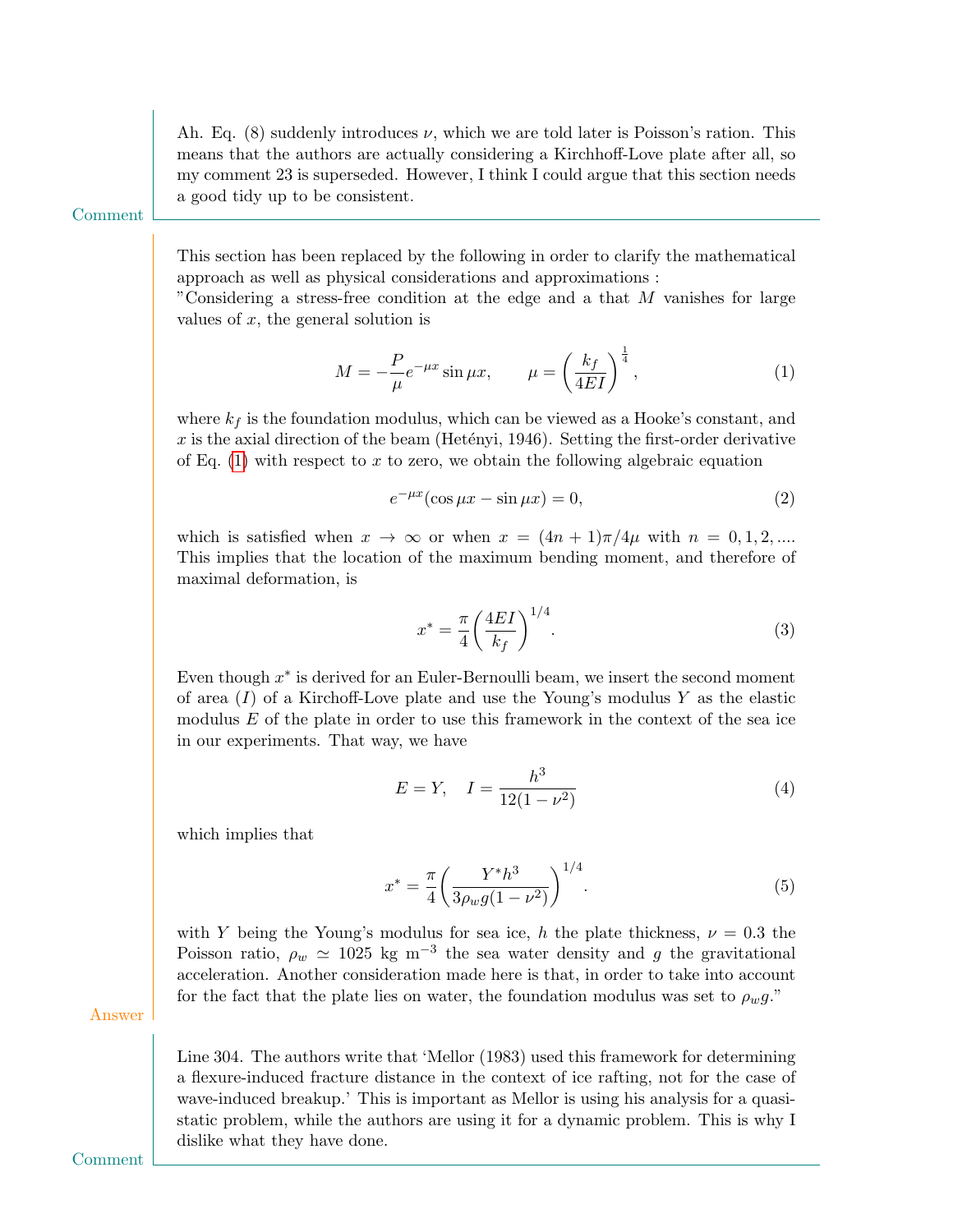| Answer  | We understand your comment but as we said in an earlier comment, it is because<br>$x^*$ has been used by the scientific community in various situations that we felt the<br>need to include it in our analysis. I although think that it should be important to<br>bring up the limitation of this framework in the discussion.<br>The following is added at line 310 :<br>"Moreover, since the framework used to obtain $x^*$ is quasi-static and wave-induced<br>sea ice breakup is inherently dynamic, is $x^*$ the right tool to gain insight on the<br>underlying physics of this process?"                                                                                                                                                                                                                          |
|---------|---------------------------------------------------------------------------------------------------------------------------------------------------------------------------------------------------------------------------------------------------------------------------------------------------------------------------------------------------------------------------------------------------------------------------------------------------------------------------------------------------------------------------------------------------------------------------------------------------------------------------------------------------------------------------------------------------------------------------------------------------------------------------------------------------------------------------|
| Comment | Line 304–310. Rather a dubious argument for all the reasons I have just articulated,<br>namely that the theory being used is inappropriate for the dynamical data set being<br>modeled.                                                                                                                                                                                                                                                                                                                                                                                                                                                                                                                                                                                                                                   |
| Answer  | Following the answer above, it is true that using the bending moment in a quasi-<br>static manner to approach a fundamentally dynamic problem might not be the best<br>approach. Nonetheless, since $x^*$ has been used wrongfully in some studies, we wanted<br>to elaborate the origins of this quantity in order to rectify the assumptions made<br>when using it. Your comment bring this rectification a step further in the sense<br>that, even after rectifying the theory, it remains a quasi-static framework that could<br>be inappropriate to describe wave-induced sea ice breakup. We will for sure make a<br>point on that in our discussion. We thank you for pointing out that detail. It breaks<br>up the paradigm a number of authors were trapped into and opens up the way for<br>further discussion. |
| Comment | The latter causes the ice to break at strains lower than its initial flexural rigidity.<br>How can this be? Strain is dimensionless. Flexural rigidity has units of Pa m3. This<br>makes the sentence nonsense.                                                                                                                                                                                                                                                                                                                                                                                                                                                                                                                                                                                                           |
| Answer  | Strains will be replaced with stresses in the sentence.                                                                                                                                                                                                                                                                                                                                                                                                                                                                                                                                                                                                                                                                                                                                                                   |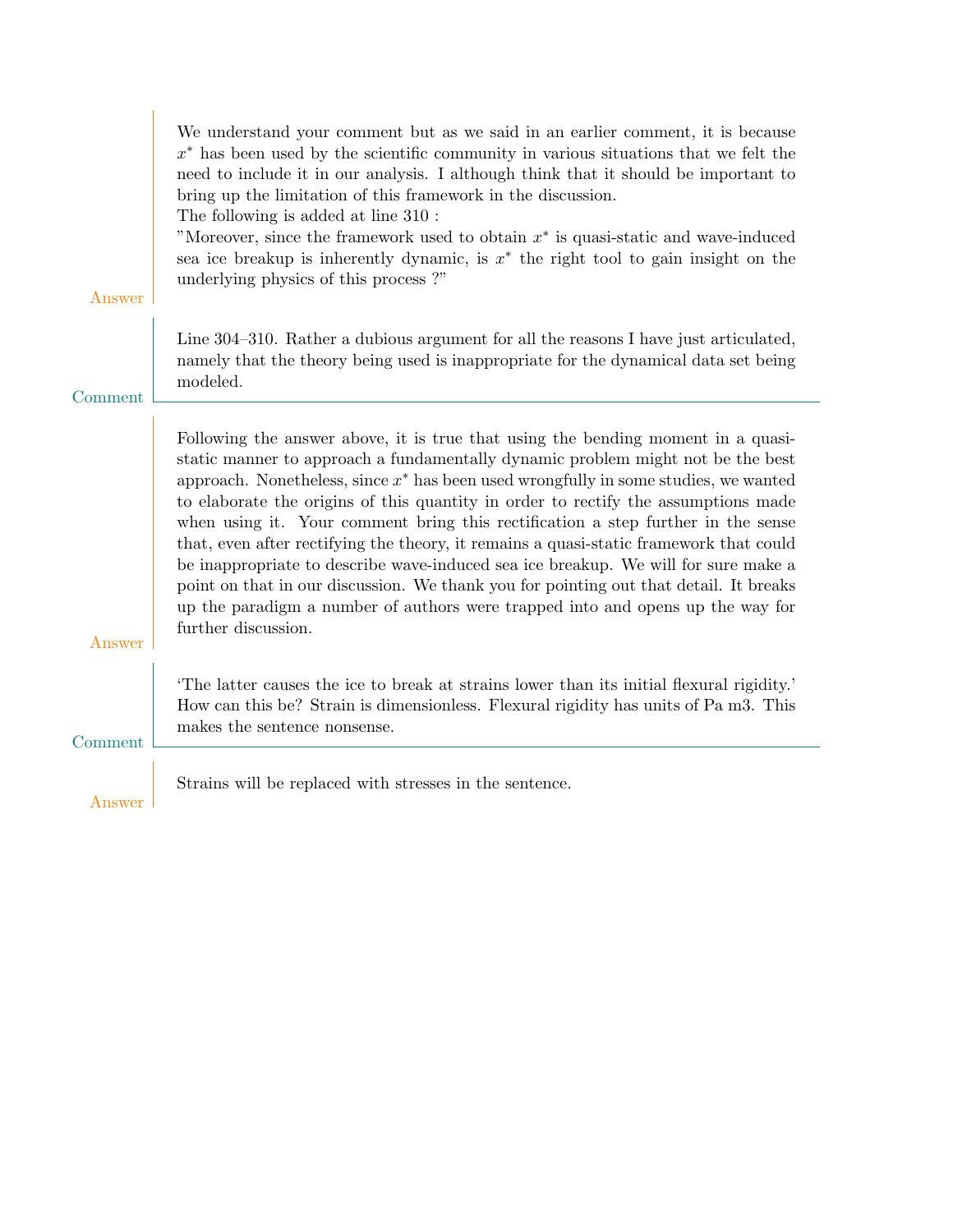I am rather worried by the arguments used starting at line 316 and 338. I simply don't believe the value of the effective modulus is nearly as high as the authors have estimated. Assuming the arithmetic is correct—and I haven't checked, the argument about the unmeasured salinity is flawed to my mind. The sea ice in question is relatively thin and warm, and the NBB floe is 'heavily rotten' according to the authors, so I would expect a much lower effective modulus. I believe the cited argument about the salinity being less later in the season relates to desalination mechanisms that are not present in warm, highly saline, sea ice of modest thickness (especially acknowledging the uncertainty around NBB thickness, apropos lines 344–349). as sea water at 30–35 ppt flushes a good proportion of the lower parts of the ice matrix. Sea ice is a mushy layer as reported by Feltham, D. L., Untersteiner, N., Wettlaufer, J. S., and Worster, M. G. Sea ice is a mushy layer, Geophysical Research Letters 33: L14501 (2006). My advice is to think through this section very carefully, as the value of effective modulus calculated is way too high in my opinion and, unfortunately, this has a bearing on the subsequent analyses and conclusions. Incidentally, while Cox and Weeks (1983) is undoubtedly the most comprehensive publication on brine volume, an easier analysis was completed earlier by Frankenstein, G. and Garner, R. Equations for determining the brine volume of sea ice from  $-0.5^{\circ}$  to  $-22.9^{\circ}$  C. Journal of Glaciology, 6(48): 943-944 (1967).

Comment

When analyzing the results, we were also worried that we might come to wrong conclusions with respect to the dispersion relation. The fact that we only have an uncertain estimation of ice thickness and that we did not measure sea ice salinity, temperature or porosity leads to large uncertainties for the elastic modulus. This is what we wanted to show with shaded areas in the figures 10 and 12. However, thanks to a thorough sensitivity analysis that includes much smaller values of  $Y$ , we found that our conclusions are robust to these uncertainties. We recall that we measured a decrease of the wavelength. However, flexural waves, irrespective of the value of Young's modulus are always faster and thus longer than open water waves or waves-in-ice following the mass loading. The break-up speed  $c<sub>b</sub>$  is what we measured and according to Figure 12, it better matches the group speed if the mass loading applies. We admit that flexural waves might exist, but they would travel in the ice unnoticed from the footage. We will alter the discussion to reflect this possibility, as well as exploring the effect of lower values of  $Y^*$  on the results.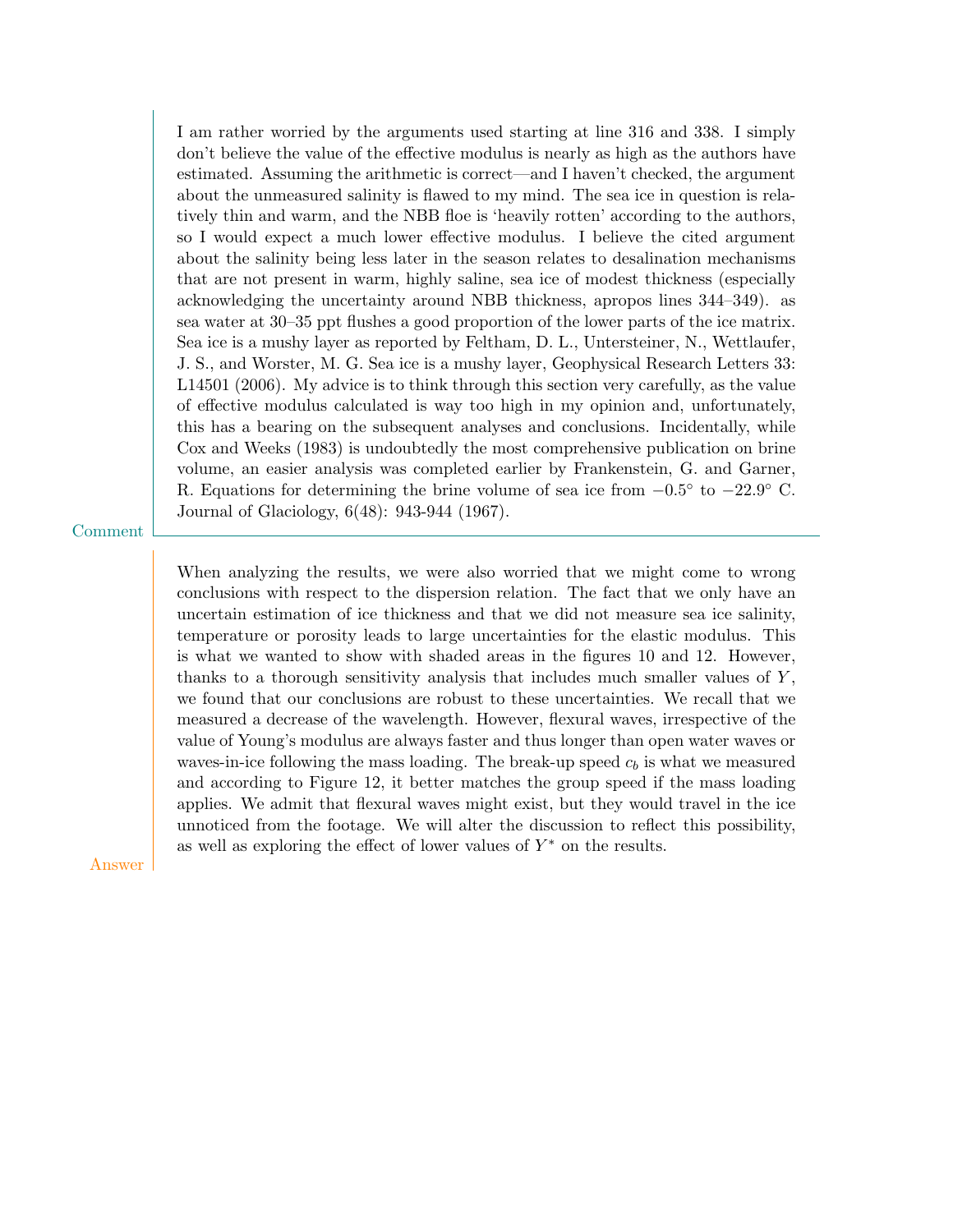| Comment | Line $371-379$ . The focus of my concern signalled in the previous item-30 targets the<br>issue of whether the sea ice is behaving as a mass loading medium or as a flexible<br>plate, as the latter depends strongly on the value of the flexural rigidity $Y^*h^3/12(1-\mathbb{Z})$<br>$\nu^2$ ), primarily expressed via thickness h but also the effective modulus Y <sup>*</sup> . If h or<br>$Y^*$ are over estimated then the dispersion relation will be incorrect. The somewhat<br>uninspiring publication Squire, V.A. A comparison of the mass-loading and elastic<br>plate models of an ice field. Cold Regions Science and Technology 21:219–229 (1993)<br>points out why this is so, namely that the mass-loading dispersion relation is just<br>the flexural plate one with zero flexural rigidity. The authors should take a look at<br>Fig. 7 of that paper, which shows how wavelength is affected by a change of flexural<br>rigidity at a fixed thickness, i.e. a change of $Y^*$ . Getting $Y^*$ or h right is crucial.<br>My question is how does it affect the very strong argument for the mass-loading<br>model made in lines 376–379, where the authors state categorically 'It shows quite<br>clearly that at this frequency, waves that are responsible for the break-up and that<br>are visible from the UAV propagate following the mass loading dispersion relation. |
|---------|-----------------------------------------------------------------------------------------------------------------------------------------------------------------------------------------------------------------------------------------------------------------------------------------------------------------------------------------------------------------------------------------------------------------------------------------------------------------------------------------------------------------------------------------------------------------------------------------------------------------------------------------------------------------------------------------------------------------------------------------------------------------------------------------------------------------------------------------------------------------------------------------------------------------------------------------------------------------------------------------------------------------------------------------------------------------------------------------------------------------------------------------------------------------------------------------------------------------------------------------------------------------------------------------------------------------------------------------------------------------------------------------------------|
| Answer  | We understand your criticism regarding the conclusions made relative to the disper-<br>sion relation constraining wave propagation into the ice, such that waves obeying to<br>mass loading are in fact flexural waves propagating in a low flexural rigidity medium.<br>We will discuss this with more care about underlying concepts. please refer to the<br>previous comment.                                                                                                                                                                                                                                                                                                                                                                                                                                                                                                                                                                                                                                                                                                                                                                                                                                                                                                                                                                                                                    |
| Comment | Line 381–382. I note here and on line 141 that the NBB floe was 540 m wide but I<br>cannot find a statement about the GSL ice cover. Admittedly, it is rather late to be<br>asking this question but is there any possibility that the far side of the NBB ice floe<br>is affecting the breakup by creating a standing oscillation under the floe? (A similar<br>question can be asked for the GSL experiment but I don't have the details and the<br>question may be irrelevant.                                                                                                                                                                                                                                                                                                                                                                                                                                                                                                                                                                                                                                                                                                                                                                                                                                                                                                                   |
| Answer  | We think that since breakup happens fast, there is no time for the development of<br>a standing wave in the ice floe. From the video footage, it is clear that the incident<br>wave crests propagating in the ice are responsible for the breakup.                                                                                                                                                                                                                                                                                                                                                                                                                                                                                                                                                                                                                                                                                                                                                                                                                                                                                                                                                                                                                                                                                                                                                  |
| Comment | Line 390. The authors write 'Based on the previous discussion, we use the mass<br>loading dispersion relation when the wave propagates in unfractured ice.' So, given<br>my comment 31 above in regard to Fig. 7 of Squire (1993) can the authors be sure<br>that it is actually the mass-loading model or could it be a flexible thin plate with a<br>lower value of $Y^*$ or h? For example, page 225 of Squire (1993) states 'Fig. 7 shows<br>that the choice of $Y^*$ is critical in determining the relative magnitudes of the wave<br>numbers in ice and water which, since the elastic plate analogy is a parameterization,<br>suggests caution.' Because the mass-loading model has been dismissed so many times<br>in the wave-ice interaction literature, even for propagation in frazil ice, I am afraid<br>I favor a reduced flexural rigidity hypothesis articulated via $Y^*$ or h.                                                                                                                                                                                                                                                                                                                                                                                                                                                                                                   |
| Answer  | Please refer to our previous response.                                                                                                                                                                                                                                                                                                                                                                                                                                                                                                                                                                                                                                                                                                                                                                                                                                                                                                                                                                                                                                                                                                                                                                                                                                                                                                                                                              |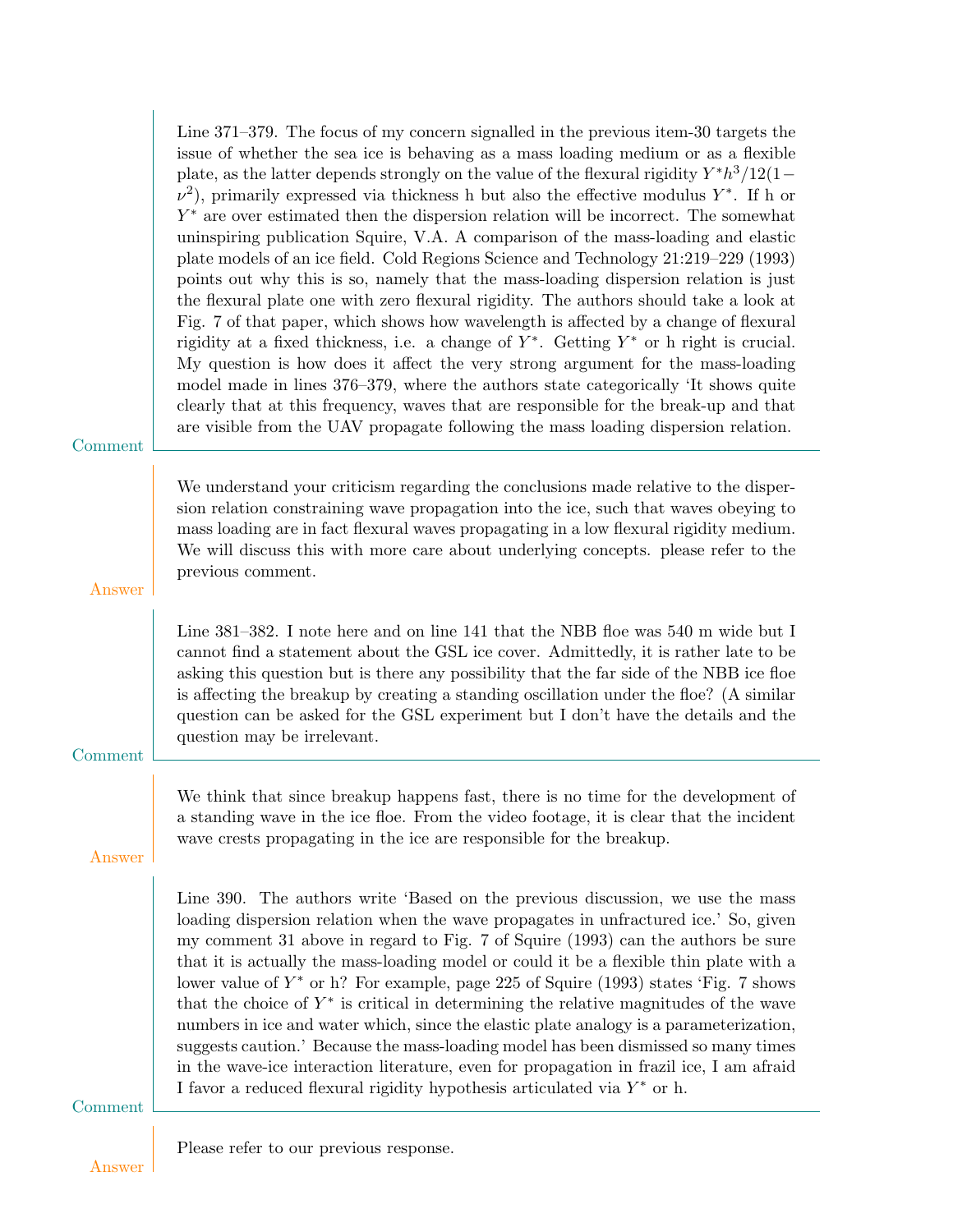| Comment | Line 391. The is unclear whether the same relation applies to fragmented ice or if it<br>rather follows the deep water relation'. It is obvious that fractured ice will not have<br>the same dispersion relation as a continuous ice plate if the dispersion relation is<br>based upon a Kirchhoff-Love plate (Euler-Bernoulli beam), but now one enters the<br>murky realm of parameterization. Essentially one could envision a reduction in $Y^*$<br>when the ice breaks up. Or one could imagine a slightly more extreme version where<br>after breakup $Y^* \to 0$ , i.e. the medium becomes a mass-loading medium. If the ice<br>floe starts out behaving as a mass-loading medium then physically I guess one could<br>argue that the masses somehow change  but they don't as far as I know! |
|---------|------------------------------------------------------------------------------------------------------------------------------------------------------------------------------------------------------------------------------------------------------------------------------------------------------------------------------------------------------------------------------------------------------------------------------------------------------------------------------------------------------------------------------------------------------------------------------------------------------------------------------------------------------------------------------------------------------------------------------------------------------------------------------------------------------|
| Answer  | What we meant is that we weren't able to assess it in our observations. We will<br>make this clearer. We agree with the reviewer how different models of ice behaves<br>differently. What we try to assess here is in essence what models would apply best<br>to the ice we are observing.<br>We suggest changing the sentence to something like: "We were not able to measure<br>waves in fragmented ice and thus it was not possible to characterize the dispersion<br>relation in this part of the ice cover."                                                                                                                                                                                                                                                                                    |
| Comment | Line 395. I recommend adding 'open-water' as it is slightly unclear as it stands; so<br>The largest open-water wave was slightly less than one meter high.'                                                                                                                                                                                                                                                                                                                                                                                                                                                                                                                                                                                                                                          |
| Answer  | Corrected.                                                                                                                                                                                                                                                                                                                                                                                                                                                                                                                                                                                                                                                                                                                                                                                           |
| Comment | Line 414. I am bothered by 'Even though the ice is thicker in the NBB experiment,<br>the attenuation is almost one order of magnitude weaker than the attenuation in the<br>GSL.' This actually suggests to me that Eq. (17) is producing the wrong ab, i.e.<br>either $Y^*$ or h is incorrect (which would also produce an inaccurate k2).                                                                                                                                                                                                                                                                                                                                                                                                                                                          |
| Answer  | This is our intention to take into account uncertainties on all parameters before<br>concluding anything. Based on your recommendations we will consider a greater<br>range for $Y^*$ in our calculation of the figures 12 and 13 in order to bring a bit<br>of nuance to the idea proposed. Thank you for underlining the sensitivity of our<br>calculations on $Y^*$ and h. Anyhow, we are pretty confident that our measurement<br>of breakup speed and in-ice wave phase speed are valuable so that our results stress<br>how observations are critical to better constrain break-up models.                                                                                                                                                                                                     |
| Comment | Line 420. There is no doubt that inelastic effects could cause a difference in at-<br>tenuation between the two experiments because, as I understand it, the physical<br>properties of the sea ice and hence its material properties were different between<br>the two experiments. (There is no need to say anelastic, as noted elsewhere, as<br>inelasticity covers a multitude of sins.) However, given what I have said above and<br>the lack of amplitude measurement in the ice cover, perhaps any statements about<br>inelastic constitutive laws are best avoided.                                                                                                                                                                                                                           |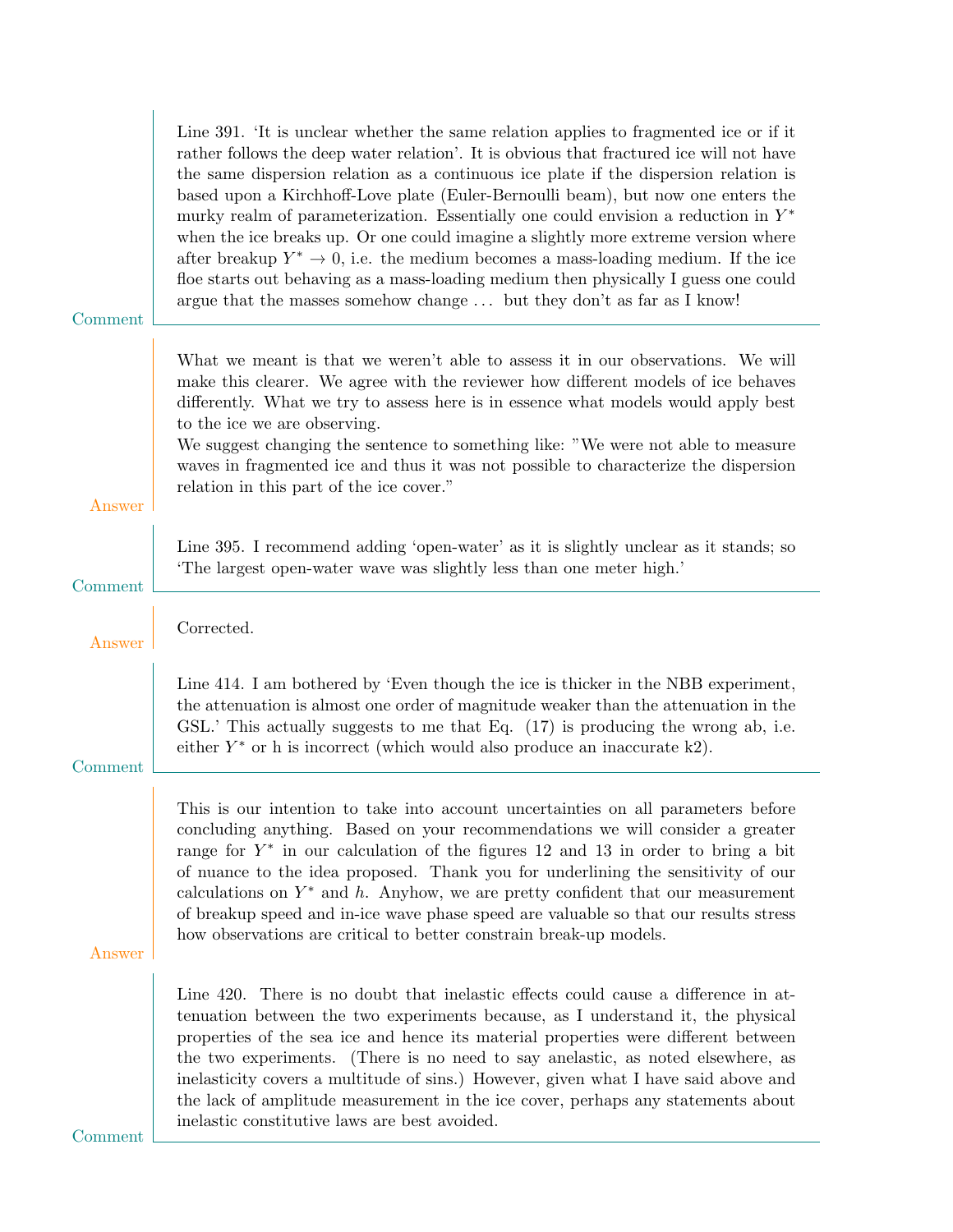Thank you for pointing out that detail, we will rewrite the text accordingly. For sure it would be amazing to have buoys measuring the curvature of the ice in future experiments.

### Answer

## Technical corrections

The authors declare that they provide the first in situ observations of floe size distributions (FSD) resulting from wave-induced sea ice breakup. Being a pedant, I would aver that the statement is misleading as there are numerous observations of the FSD arising as a result of wave-induced sea ice breakup but that the observations have not segued into any interpretation which improves our understanding of the process. What the authors actually mean is that they are the first to have computed the FSD from observational data of wave-induced breakup. While I actually also find this statement hard to believe, I shall take the authors at their word and assume that they have perused Russian, Japanese and Chinese, as well as North American and European sea ice corpora. However, I also caution that if they haven't scrutinized the international scientific literature carefully, they should avoid making such a strong statement to avoid a rebuttal.

Comment

The abstract has been changed to :

"We provide high resolution in situ observations of wave-induced sea ice breakup in the natural environment. In order to obtain such data, an unmanned aerial vehicle was deployed from the Canadian Coast Guard Ship Amundsen as it sailed in the vicinity of large ice floes in Baffin Bay and in the St. Lawrence Estuary, Canada. The footage obtained from these experiment allows for the analysis of both the resulting floe size distribution (FSD) and the temporal evolution of the breakup. When expressed as probability density functions weighted by the floe area, FSDs exhibit a modal shape thus indicating that there is a preferential size associated to wave-induced break-up. Both FSDs are compared to a flexural rigidity length scale, which depends on ice properties, and with the wavelength scale. This comparison tends to show that the maximal distance between cracks is preferentially dictated by sea ice thickness and rigidity rather than by the wavelength. Temporal analysis of one fracture event shows that the break-up advances almost as fast as the wave energy and that waves responsible for the break-up propagate following the mass loading dispersion relation. Moreover, our experiments show that thicker ice can attenuate wave less than thinner ice. This novel dataset and thus provides key information on the wave-induced ice break-up, that has the potential to strengthen theoretical aspects of wave-ice interactions and their implementation in models."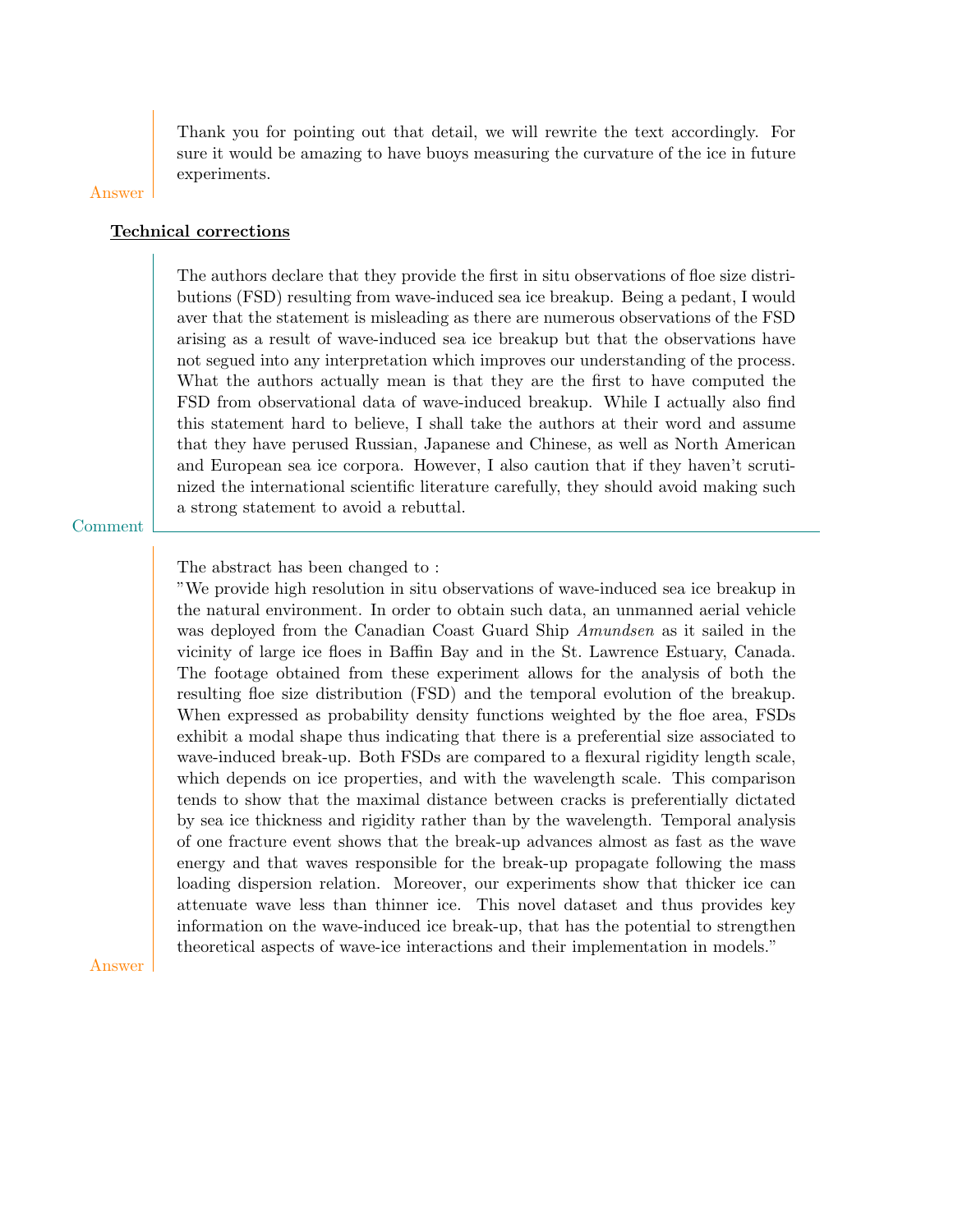|         | There are various instances of poor English grammar, e.g. singular words that should<br>be plural, poor syntax where the subject is missing, weak or confusing sentence<br>structure, a missing (adjective or adverb) article 'the', etc. In lines 116-118, for<br>instance, ' while still allowing to study break-up in the natural environment. Such<br>a setup also allows to have no constraint on the location of deployments and to search |
|---------|--------------------------------------------------------------------------------------------------------------------------------------------------------------------------------------------------------------------------------------------------------------------------------------------------------------------------------------------------------------------------------------------------------------------------------------------------|
| Comment | for the right sea ice to break.' Or 'The error on its vertical and horizontal position are<br>respectively of 0.5 and 1.5 m.' Blunders are scattered throughout the text and need<br>to be copy-edited out by somebody as there are quite a few indiscretions, assuming<br>that The Cryosphere expects sound English prose.                                                                                                                      |
| Answer  | We will take a closer look at the grammar when editing the manuscript to be sub-<br>mitted in its final version.                                                                                                                                                                                                                                                                                                                                 |
| Comment | The authors use the word 'further' consistently. In many cases, although not all,<br>they actually mean 'farther'. Such occurrences should be corrected.                                                                                                                                                                                                                                                                                         |
| Answer  | See comment above.                                                                                                                                                                                                                                                                                                                                                                                                                               |
| Comment | There is a mixture of US and English spelling, e.g. 'traveled' yet 'modelled'.                                                                                                                                                                                                                                                                                                                                                                   |
| Answer  | See comment above.                                                                                                                                                                                                                                                                                                                                                                                                                               |
| Comment | Line 65. 'They rather let it evolve ' should be 'Rather they let it evolve '                                                                                                                                                                                                                                                                                                                                                                     |
| Answer  | Corrected.                                                                                                                                                                                                                                                                                                                                                                                                                                       |
| Comment | Figure 4 caption should read Matlab not Maltab.                                                                                                                                                                                                                                                                                                                                                                                                  |
| Answer  | Corrected.                                                                                                                                                                                                                                                                                                                                                                                                                                       |
| Comment | Line 154. 'consists in a series of steps' should be 'consists of a series of steps' or<br>'proceeds in a series of steps'.                                                                                                                                                                                                                                                                                                                       |
| Answer  | Corrected.                                                                                                                                                                                                                                                                                                                                                                                                                                       |
| Comment | Line 161–162. 'We refer the reader to (Zhang and Skjetne, $2018$ )' should be cited as<br>'Zhang and Skjetne (2018)'.                                                                                                                                                                                                                                                                                                                            |
| Answer  | Corrected.                                                                                                                                                                                                                                                                                                                                                                                                                                       |